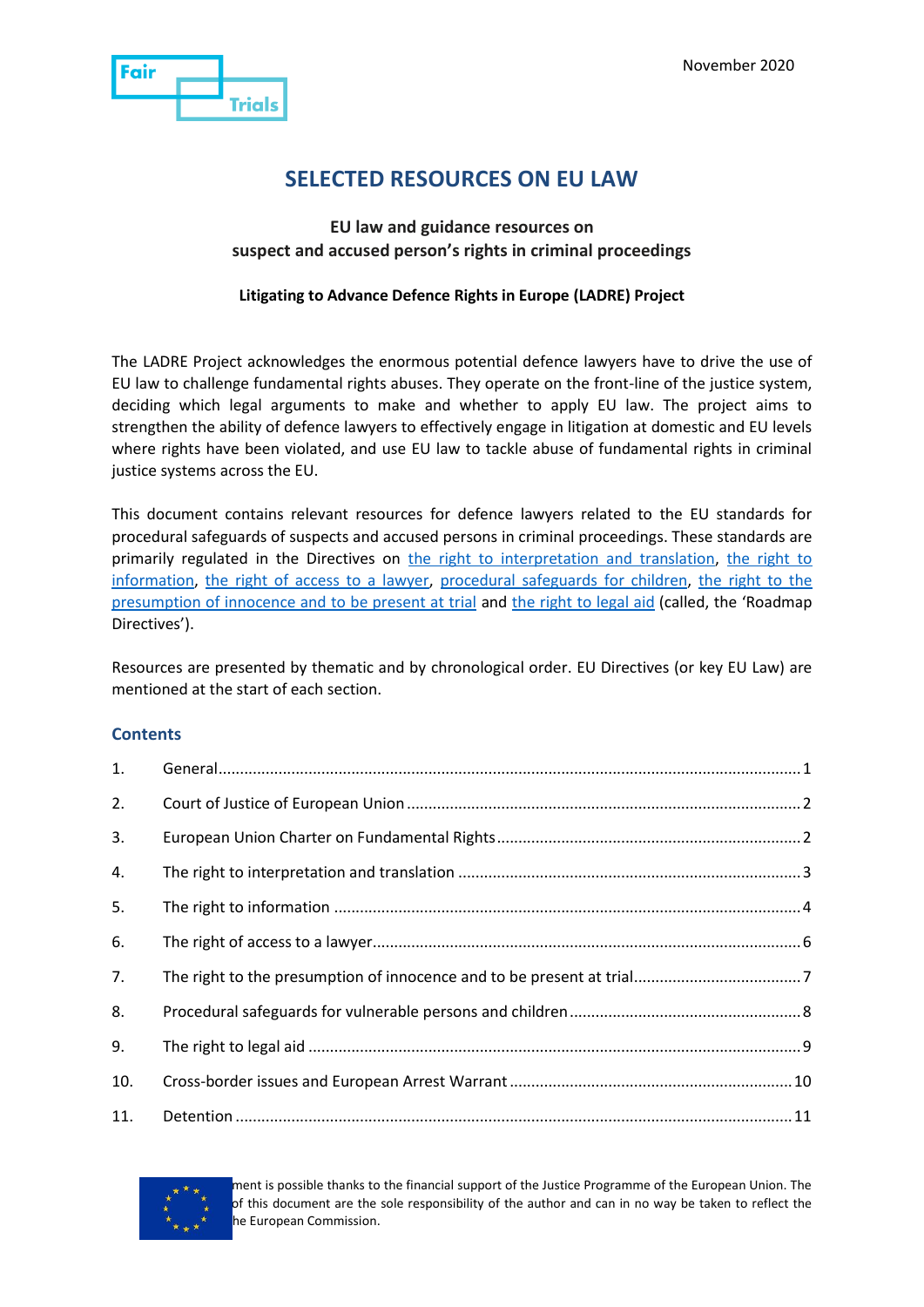## <span id="page-1-0"></span>**1. General**

- Guide on Article 6 of [ECHR: Right to a fair trial \(criminal limb\),](https://www.echr.coe.int/Pages/home.aspx?p=caselaw/analysis/guides) European Court of Human Rights, regularly updated. Available in 16 languages. Case-law Guide presenting the Court's major judgments on Article 6 guarantees.
- E-[learning Modules on the practical application of EU's procedural rights Directives](https://www.internationalnetwork.netpralat.eu/), NETPRALAT, 2020.

Trainings addressed at defence lawyers to improve their abilities to defend suspects, specifically vulnerable people, during pre-trial stages (find out more about the project: [www.netpralat.eu\)](http://www.netpralat.eu/). You currently need to request access here: [manager@netpralat.eu.](mailto:manager@netpralat.eu) Access will open and Polish, Spanish and Lithuanian versions would also be available by 2021.

- [Reference Guide to Assist EU Defence Practitioners,](https://www.ccbe.eu/fileadmin/speciality_distribution/public/documents/CRIMINAL_LAW/CRM_Guides___recommendations/EN_CRM_20200407_Guide-to-assist-EU-Defence-Practitioners.pdf) Council of Bars and Law Societies of Europe (CCBE), 2020. Guide providing references to relevant EU legislation, case law and existing tools to assist defence practitioners.
- Training [Applying procedural rights in the EU](https://procedural-rights.legal-training.eu/)  State of Play, Academy of European Law (ERA), 2020. Project offering practical training on procedural rights in the EU – resources and documentation will be published throughout the project.
- [Criminal procedural laws across the European Union](https://www.europarl.europa.eu/RegData/etudes/STUD/2018/604977/IPOL_STU(2018)604977_EN.pdf)  A comparative analysis of selected [main differences and the impact they have over the development of EU legislation,](https://www.europarl.europa.eu/RegData/etudes/STUD/2018/604977/IPOL_STU(2018)604977_EN.pdf) Elodie Sellier and Anne Weyembergh, European Parliamentary Research Service, August 2018.
- [European Union Instruments in the Field of Criminal Law and Related Texts,](https://www.consilium.europa.eu/media/32557/eu-instrumentsdecember2017.pdf) Council of the European Union, December 2017.
- [E-learning modules for criminal defence lawyers on effectuating procedural rights of](http://www.salduzlawyer.eu/training/theoretical-materials/)  [suspects at the stage of police detention and police interview,](http://www.salduzlawyer.eu/training/theoretical-materials/) SUPRALAT Project, 2017. Training program to strengthen the active involvement of lawyers at the investigative stage following the shifting focus of criminal proceedings from trial to pre-trial stages.
- Guide to the Procedural Rights Directives [Procedural safeguards in criminal proceedings in](http://www.ejtn.eu/Documents/About%20EJTN/Criminal%20Justice%202018/CR201804-Vilnius/Guide%20to%20directives.pdf)  [the European Union in practice,](http://www.ejtn.eu/Documents/About%20EJTN/Criminal%20Justice%202018/CR201804-Vilnius/Guide%20to%20directives.pdf) European Judicial Training Network (EJTN), October 2016. Brief information about directives (definition, legal effect, direct and indirect effect); brief overview of the procedural rights directives; brief information about framework decisions.
- [Handbook on European Law relating to access to justice,](https://www.echr.coe.int/Documents/Handbook_access_justice_ENG.pdf) European Union Agency for Fundamental Rights (FRA) and Council of Europe, January 2016. Available in 19 languages. Handbook summarising key access to justice principles (a fair and public hearing before independent and impartial tribunal, legal aid, access to legal counsel, right to an effective remedy as well as limitations on access to justice and access to justice in focus areas, including pre-trial detainees), drawing on a wide body of European law and jurisprudence.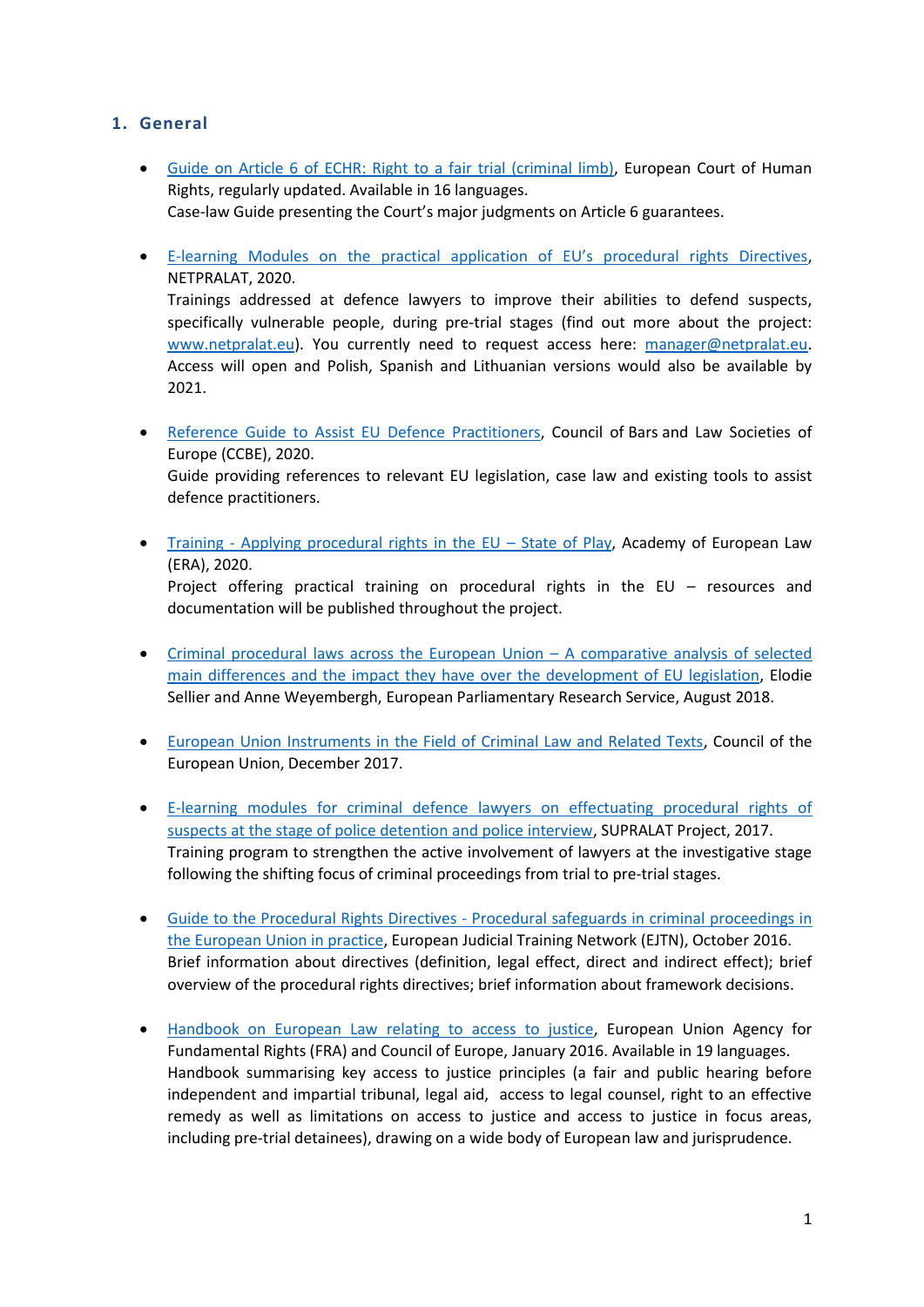## <span id="page-2-0"></span>**2. Court of Justice of European Union**

- [Factsheet on ECtHR case law concerning the European Union,](https://www.echr.coe.int/Documents/FS_European_Union_ENG.pdf) European Court of Human Rights, regularly updated. Including case law on preliminary ruling to CJEU and European Arrest Warrant.
- [Mapping CJEU Case Law on EU Criminal Justice Measures,](https://www.fairtrials.org/sites/default/files/FT-Mapping-CJEU-Case-Law.pdf) Fair Trials, July 2020. Summary of decisions of the CJEU by reference to the underlying provisions of EU legislation, including the Framework Decision on the EAW.
- [How to initiate a preliminary reference request to the European Court of Justice in criminal](https://fairtrials.org/sites/default/files/Fair-Trials-presentation-ECBA.pdf)  [proceedings?,](https://fairtrials.org/sites/default/files/Fair-Trials-presentation-ECBA.pdf) Fair Trials, May 2019.
- [Preliminary Reference Toolkit,](https://www.fairtrials.org/sites/default/files/FT-Toolkit-on-CJEU-preliminary-reference.pdf) Fair Trials, July 2020.
- [Practical Guidance for Advocates before the Court of Justice in Preliminary Reference cases,](https://www.ccbe.eu/fileadmin/speciality_distribution/public/documents/PD_LUX/PDL_Guides___recommendations/EN_PDL_20150909_Practical-Guidance-for-Advocates-before-the-Court-of-Justice-in-Preliminary-Reference-cases.pdf) Council of Bars and Law Societies of Europe (CCBE), 2015.
- [Toolkit on Using the EU Law in Practice,](https://www.fairtrials.org/sites/default/files/publication_pdf/Using%20EU%20law%20Toolkit.pdf) Fair Trials, 2015.

## <span id="page-2-1"></span>**3. European Union Charter on Fundamental Rights**

#### **EU Standards**

 [Charter of Fundamental Rights of the European Union,](https://eur-lex.europa.eu/legal-content/EN/TXT/?uri=celex:12012P/TXT) 26 October 2012. Available in all EU languages.

- [Toolkit on Using the Charter of Fundamental Rights of the European Union in Practice,](https://www.fairtrials.org/sites/default/files/FT-Toolkit-on-EU-Charter.pdf) Fair Trials, 2020.
- [Charterpedia,](https://fra.europa.eu/en/case-law-database) European Union Agency for Fundamental Rights (FRA), Regularly updated. Case law database of the Court of Justice of the European Union (CJEU) and the European Court of Human Rights (ECtHR) as well as a selection of national case law with direct references to the EU Charter of Fundamental Rights.
- [Ten years on: unlocking the Charter's full potential](https://fra.europa.eu/en/publication/2020/ten-years-unlocking-charters-full-potential), European Union Agency for Fundamental Rights (FRA), June 2020. Overview on the value of the Charter and its use in national proceedings.
- [Applying the Charter of Fundamental Rights of the European Union in law and policymaking](https://fra.europa.eu/sites/default/files/fra_uploads/fra-2018-charter-guidance_en.pdf)  [at national level, Guidance,](https://fra.europa.eu/sites/default/files/fra_uploads/fra-2018-charter-guidance_en.pdf) European Union Agency for Fundamental Rights (FRA), 2018.
- [Explanations relating to the Charter of Fundamental Rights,](https://eur-lex.europa.eu/legal-content/EN/TXT/?uri=CELEX%3A32007X1214%2801%29) Praesidium of the European Convention, December 2007. Explanations prepared under the authority of the Praesidium of the Convention which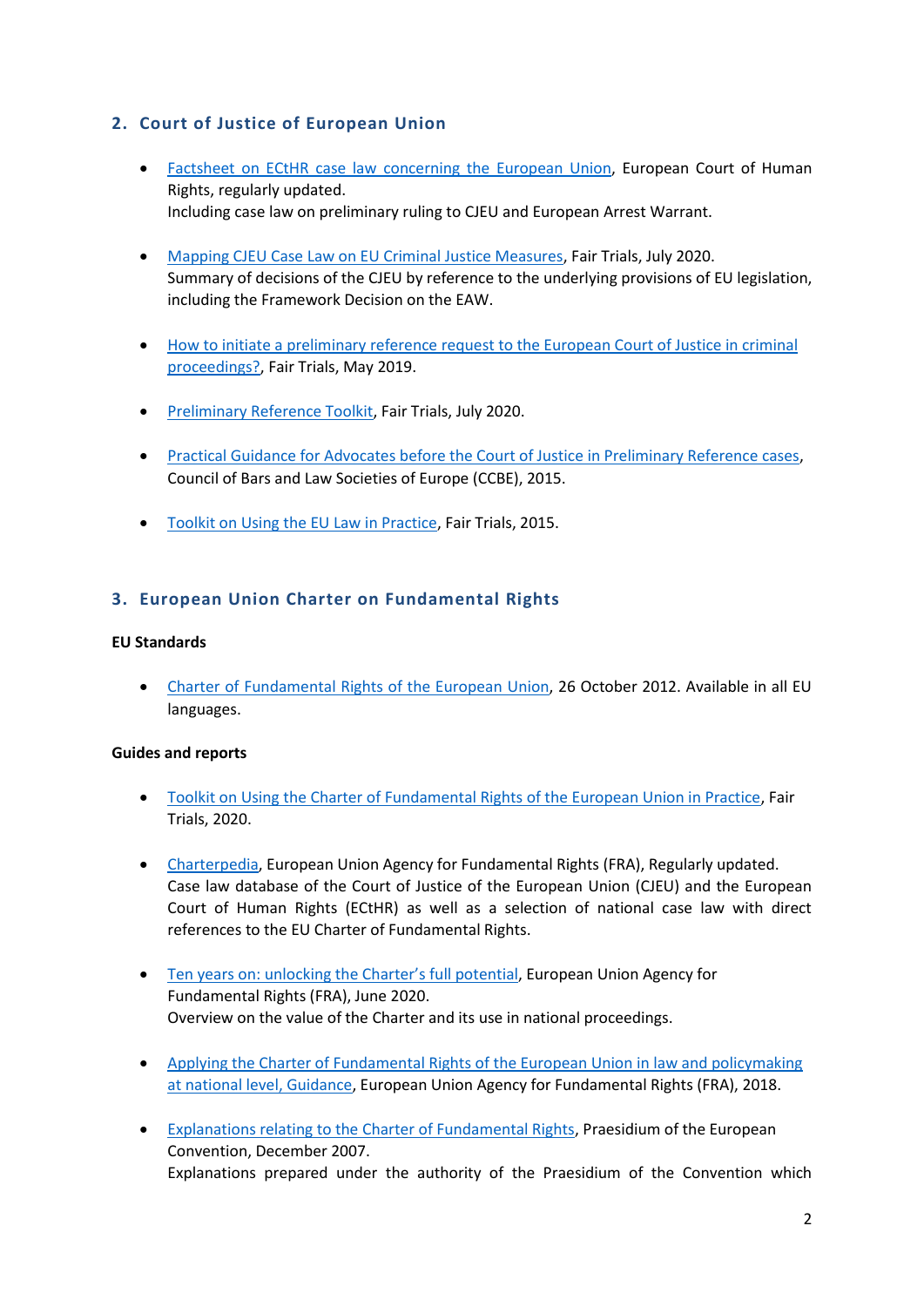drafted the Charter. Although they do not as such have the status of law, they are a valuable tool of interpretation intended to clarify the provisions of the Charter.

## <span id="page-3-0"></span>**4. The right to interpretation and translation**

#### **EU Standards**

 [Directive 2010/64/EU of the European Parliament and of the Council of 20 October 2010 on](https://eur-lex.europa.eu/legal-content/EN/TXT/?qid=1594736104819&uri=CELEX:32010L0064)  [the right to interpretation and translation in criminal proceedings.](https://eur-lex.europa.eu/legal-content/EN/TXT/?qid=1594736104819&uri=CELEX:32010L0064) Available in all EU languages.

- [Toolkit on Right to Interpretation and](https://www.fairtrials.org/sites/default/files/FT-Toolkit-on-Right-to-Interpretation-and-Translation-Directive.pdf) Translation Directive, Fair Trials, 2020.
- [Improving legal and interpreting service paths of persons suspected or accused of crime -](https://www.arts.kuleuven.be/tolkwetenschap/projecten/translaw/5-recommendations-translaw.pdf) [Deliverable 2.3 Recommendations for legal professionals,](https://www.arts.kuleuven.be/tolkwetenschap/projecten/translaw/5-recommendations-translaw.pdf) TransLaw Project, June 2019. General recommendations in English, followed by specific recommendations for Belgium, Austria, Italy and Slovenia.
- [Where's my lawyer? Making legal assistance in pre-trial detention effective](https://www.fairtrials.org/publication/wheres-my-lawyer)  Report, Fair Trials, October 2019.
- Implementation Report of the Directive 2010/64/EU on the right to interpretation and [translation in criminal proceedings,](https://eur-lex.europa.eu/legal-content/en/ALL/?uri=CELEX%3A52018DC0857) European Commission, December 2018. Available in all EU languages.
- **.** [Inside Police Custody 2,](https://www.fairtrials.org/sites/default/files/publication_pdf/Inside-Police-Custody-2-JUSTICIA-Comparative-Report.pdf) JUSTICIA Network, December 2018. An empirical study of suspects' rights at the investigative stage of the criminal process (right to interpretation and translation, right to information, right to access a lawyer) in nine EU countries (Lithuania, Slovenia, Romania, Bulgaria, Spain, Austria, Hungary, Italy, Poland).
- [Rights of suspected and accused persons across the EU: translation, interpretation and](https://fra.europa.eu/sites/default/files/fra_uploads/fra-2016-right-to-information-translation_en.pdf#page=65)  [information,](https://fra.europa.eu/sites/default/files/fra_uploads/fra-2016-right-to-information-translation_en.pdf#page=65) European Union Agency for Fundamental Rights report (FRA), November 2016. Report reviewing Member States' legal frameworks, policies and practices regarding the right to interpretation and translation, the right to information with section focusing on vulnerable suspected and accused persons such as persons with disabilities and children.
- [Case-law of the European Court of Human Rights on the right to language assistance in](https://eulita.eu/wp-content/uploads/files/ECHR%20Language_assistance_case-law_summaries.pdf)  [criminal proceedings,](https://eulita.eu/wp-content/uploads/files/ECHR%20Language_assistance_case-law_summaries.pdf) James Brannan, May 2016.
- [The Quality of Interpretation in Criminal Proceedings: LEAP Survey Report,](https://www.fairtrials.org/wp-content/uploads/LEAP-Interpretation-Report-Mar2016.pdf) Fair Trials, March 2016.
- [Online training about signed language in legal settings \(court, lawyers, police\),](http://justisigns.eu/JUSTISIGNS_Project/Partners.html) JUSTISIGNS Project, 2016.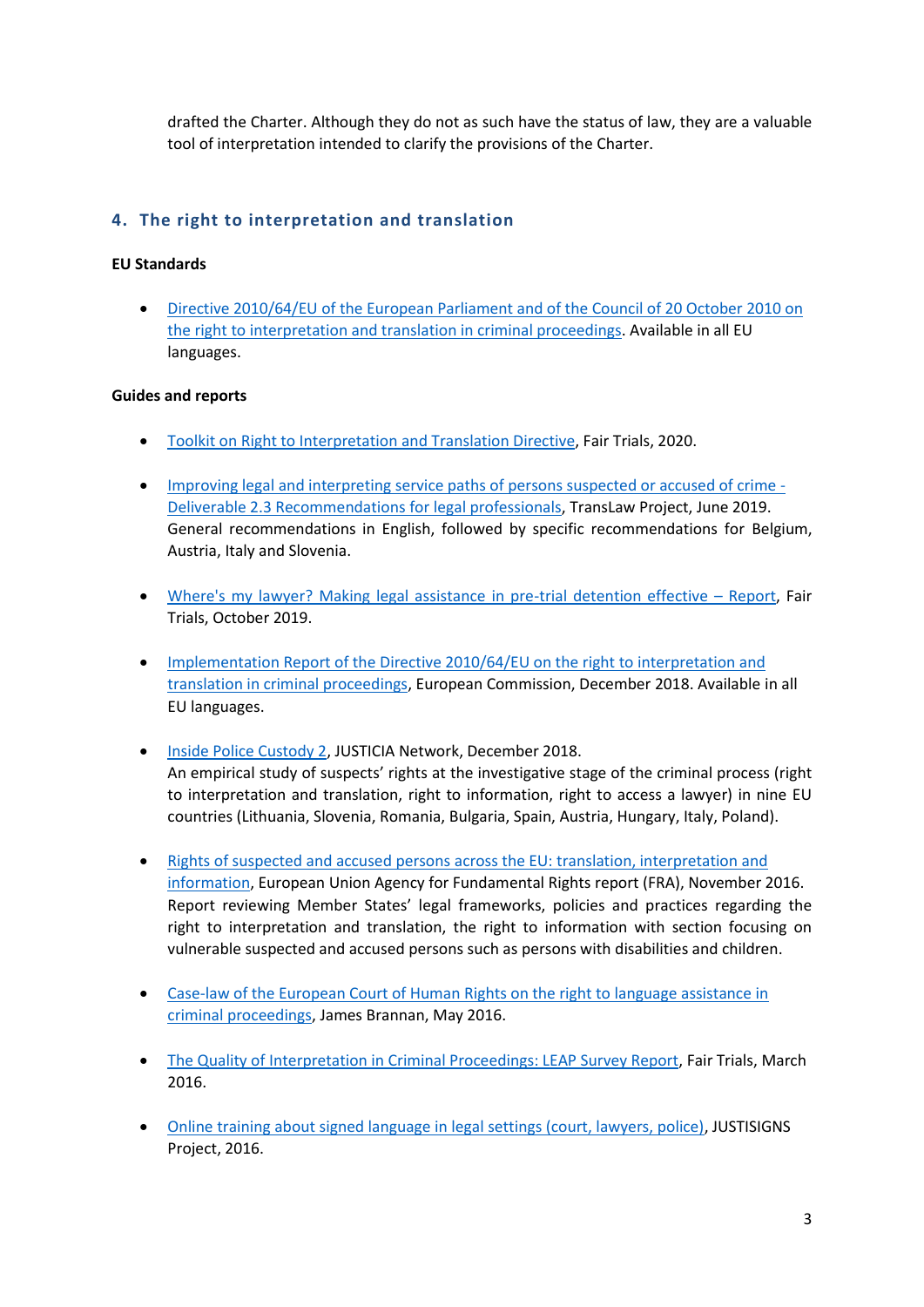- You have the right to remain signing [a guide to communicating in interpreter-mediated](http://justisigns.eu/JUSTISIGNS_Project/Results.html)  [police settings / Tips for Police communicating with deaf sign language users,](http://justisigns.eu/JUSTISIGNS_Project/Results.html) JUSTISIGNS Project, 2016.
- TRAINAC [Assessment, good practices and recommendations on the right to interpretation](https://www.ccbe.eu/fileadmin/speciality_distribution/public/documents/CRIMINAL_LAW/CRM_projects/EN_CRM_20160418_TRAINAC-An-assessment-by-defence-practitioners-of-the-implementation-of-three-procedural-safeguards-directives.pdf)  [and translation, the right to information and the right of access to a lawyer in criminal](https://www.ccbe.eu/fileadmin/speciality_distribution/public/documents/CRIMINAL_LAW/CRM_projects/EN_CRM_20160418_TRAINAC-An-assessment-by-defence-practitioners-of-the-implementation-of-three-procedural-safeguards-directives.pdf)  [proceedings](https://www.ccbe.eu/fileadmin/speciality_distribution/public/documents/CRIMINAL_LAW/CRM_projects/EN_CRM_20160418_TRAINAC-An-assessment-by-defence-practitioners-of-the-implementation-of-three-procedural-safeguards-directives.pdf), Council of Bars and Law Societies of Europe (CCBE), European Lawyers' Foundation (ELF), 2016.
- [\(Implementation\) Toolkit on Right to Interpretation and](https://www.fairtrials.org/sites/default/files/publication_pdf/Access%20to%20Interpretation%20and%20Translation%20Toolkit.pdf) Translation Directive, Fair Trials, 2015.
- [Key issues of Directive 2010/64/EU on the right to interpretation and translation,](http://www.era-comm.eu/procedural_safeguards/kiosk/pdf/papers/1_Key_issues_of_the_right_to_interpretation_and_translation.pdf) Ed Cape, Academy of European Law (ERA).
- [Inside Police Custody An Empirical Account of Suspects' Rights in Four Jurisdictions](https://intersentia.be/nl/pdf/viewer/download/id/9781780681573_0/), Jodie Blackstock, Ed Cape, Jacqueline Hodgson, Anna Ogorodova, Taru Spronken, Intersentia, 2014.

An empirical study of suspects' rights at the investigative stage of the criminal process (right to interpretation and translation, right to information right to access a lawyer, the privilege against self-incrimination) in nine EU countries (England and Wales, France, The Netherlands, Scotland).

- [Training Manual and Training Workbook: Right to Interpretation and Translation,](http://eujusticia.net/index.php/proceduralrights/category/right-to-interpretation-and-translation-measure-a/submissions-and-publications1) JUSTICIA European Rights Network, December 2013. Available in English, Latvian, Spanish and Bulgarian.
- Vademecum: guidelines for a more effective communication with legal interpreters and [translators,](https://eulita.eu/relevant-documents/) EULITA / European Criminal Bar Association, 2010. Available in English, German, Hungarian, Italian, Polish, Portuguese, Czech and Greek.

## <span id="page-4-0"></span>**5. The right to information**

#### **EU Standards**

 [Directive 2012/13/EU of the European Parliament and of the Council of 22 May 2012 on the](https://eur-lex.europa.eu/legal-content/EN/TXT/?qid=1594736177085&uri=CELEX:32012L0013)  [right to information in criminal proceedings.](https://eur-lex.europa.eu/legal-content/EN/TXT/?qid=1594736177085&uri=CELEX:32012L0013) Available in all EU languages.

#### **Guides and reports**

- [Toolkit on Right to Information Directive,](https://www.fairtrials.org/sites/default/files/FT-Toolkit-on-Right-to-Info-Directive.pdf) Fair Trials, 2020.
- Rights in practice: access to a lawyer and procedural rights in criminal and European arrest [warrant proceedings,](https://fra.europa.eu/en/publication/2019/rights-practice-access-lawyer-and-procedural-rights-criminal-and-european-arrest) European Union Agency for Fundamental Rights (FRA), September 2019.

Report analysing the views of over 250 professionals and defendants in eight Member States (Austria, Bulgaria, Denmark, France, Greece, the Netherlands, Poland, and Romania)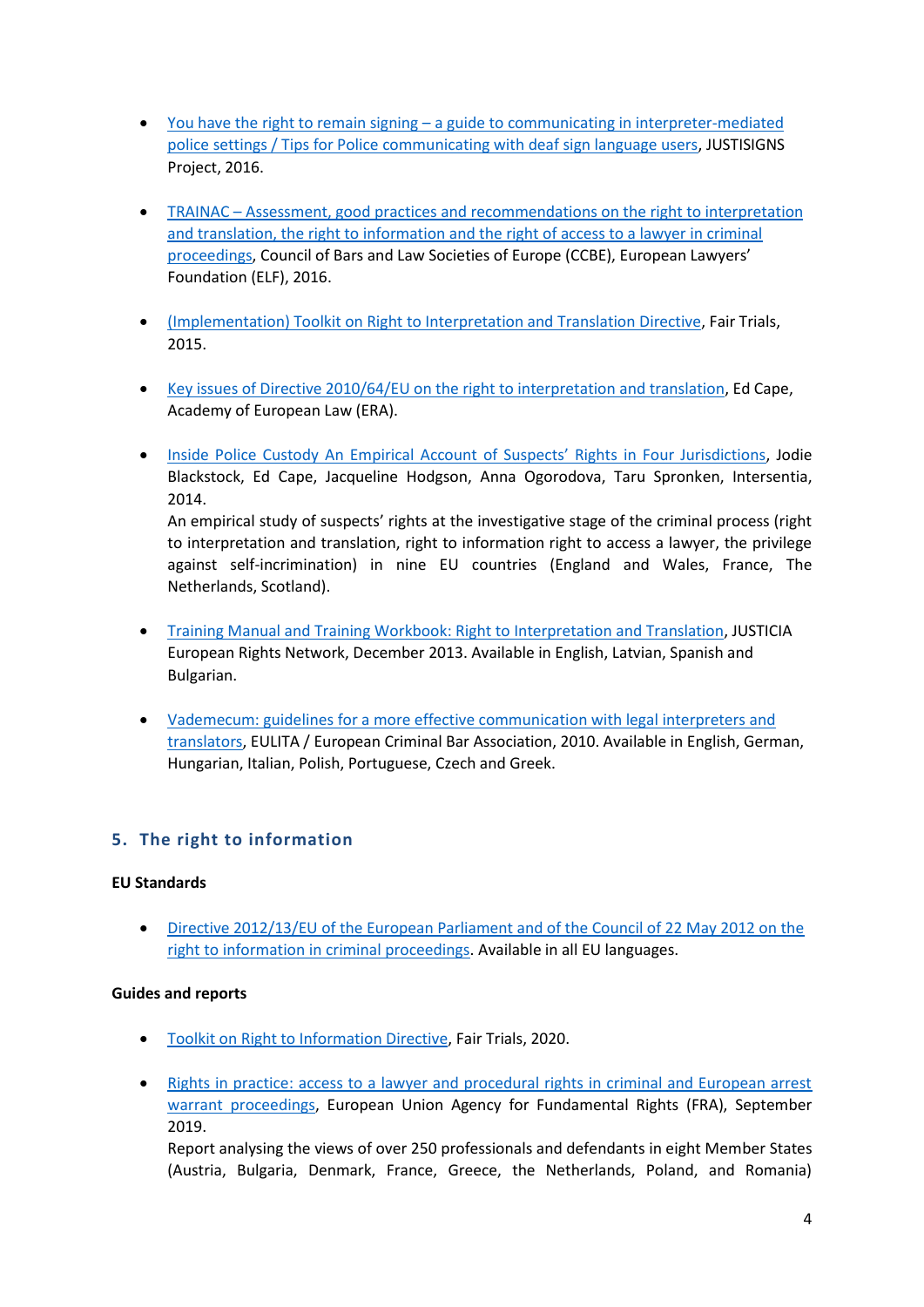regarding right to information about defence rights, right to be advised and represented by a lawyer; rights of persons arrested on the basis of an EAW.

- [Where's my lawyer? Making legal assistance in pre-trial detention effective](https://www.fairtrials.org/publication/wheres-my-lawyer)  Report, Fair Trials, October 2019.
- Implementation Report of the Directive 2012/13/EU on the right to information in criminal [proceedings,](https://eur-lex.europa.eu/legal-content/en/TXT/?uri=CELEX:52018DC0858) European Commission, December 2018. Available in all EU languages.
- [Access to the Case Materials in Pre-Trial Stages: Critical Questions of Article 7 of Directive](https://eucrim.eu/articles/access-case-materials-pre-trial-stages/)  [2012/13/EU on the right to information in criminal proceedings,](https://eucrim.eu/articles/access-case-materials-pre-trial-stages/) Anna Pivaty and Anneli Soo, Eucrim, 2019.
- [Key issues of the right to information under Directive 2012/13/EU,](http://www.era-comm.eu/procedural_safeguards/kiosk/pdf/papers/5_Key_issues_of_the_right_to_information.pdf) Anneli Soo, Academy of European Law (ERA).
- **[Inside Police Custody 2,](https://www.fairtrials.org/sites/default/files/publication_pdf/Inside-Police-Custody-2-JUSTICIA-Comparative-Report.pdf) JUSTICIA Network, December 2018.** An empirical study of suspects' rights at the investigative stage of the criminal process (right to interpretation and translation, right to information, right to access a lawyer) in nine EU countries (Lithuania, Slovenia, Romania, Bulgaria, Spain, Austria, Hungary, Italy, Poland).
- Rights of suspected and accused persons across the EU: translation, interpretation and [information,](https://fra.europa.eu/sites/default/files/fra_uploads/fra-2016-right-to-information-translation_en.pdf#page=65) European Union Agency for Fundamental Rights report (FRA), November 2016. Report reviewing Member States' legal frameworks, policies and practices regarding the right to interpretation and translation, the right to information with section focusing on vulnerable suspected and accused persons such as persons with disabilities and children.
- [Accessible Letters of Rights in Europe: International and Comparative Research Report,](https://www.fairtrials.org/wp-content/uploads/2017/05/Letters-of-Rights-International-and-Comparative-Law-Research-Report.pdf) Fair Trials and Hungarian Helsinki Committee, August 2016.
- TRAINAC [Assessment, good practices and recommendations on the right to interpretation](https://www.ccbe.eu/fileadmin/speciality_distribution/public/documents/CRIMINAL_LAW/CRM_projects/EN_CRM_20160418_TRAINAC-An-assessment-by-defence-practitioners-of-the-implementation-of-three-procedural-safeguards-directives.pdf)  [and translation, the right to information and the right of access to a lawyer in criminal](https://www.ccbe.eu/fileadmin/speciality_distribution/public/documents/CRIMINAL_LAW/CRM_projects/EN_CRM_20160418_TRAINAC-An-assessment-by-defence-practitioners-of-the-implementation-of-three-procedural-safeguards-directives.pdf)  [proceedings](https://www.ccbe.eu/fileadmin/speciality_distribution/public/documents/CRIMINAL_LAW/CRM_projects/EN_CRM_20160418_TRAINAC-An-assessment-by-defence-practitioners-of-the-implementation-of-three-procedural-safeguards-directives.pdf), Council of Bars and Law Societies of Europe (CCBE), European Lawyers' Foundation (ELF), 2016.
- [\(Implementation\) Toolkit on Right to Information Directive,](https://www.fairtrials.org/sites/default/files/publication_pdf/Access%20to%20Interpretation%20and%20Translation%20Toolkit.pdf) Fair Trials, 2015.
- [Inside Police Custody An Empirical Account of Suspects' Rights in Four Jurisdictions](https://intersentia.be/nl/pdf/viewer/download/id/9781780681573_0/), Jodie Blackstock, Ed Cape, Jacqueline Hodgson, Anna Ogorodova, Taru Spronken, Intersentia, 2014.

An empirical study of suspects' rights at the investigative stage of the criminal process (right to interpretation and translation, right to information right to access a lawyer, the privilege against self-incrimination) in nine EU countries (England and Wales, France, The Netherlands, Scotland).

 [Know Your Rights to Information on Criminal Charges,](http://eujusticia.net/index.php/proceduralrights/category/right-to-information-measure-b/submissions-publications) JUSTICIA European Rights Network, December 2012. Available in English, Czech, Greek, Latvian, Polish, Spanish.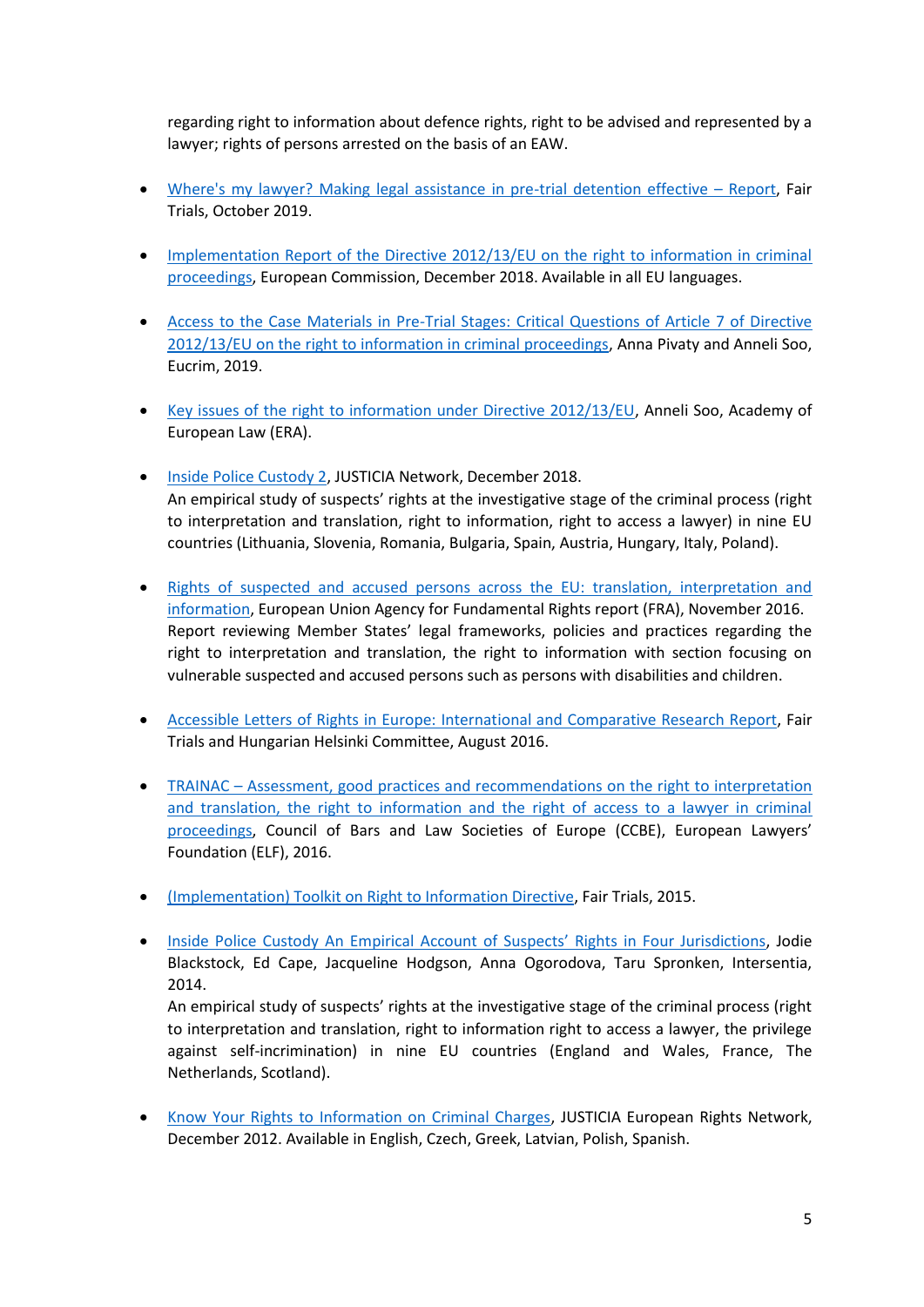## <span id="page-6-0"></span>**6. The right of access to a lawyer**

#### **EU Standards**

 [Directive 2013/48/EU of the European Parliament and of the Council of 22 October 2013 on](https://eur-lex.europa.eu/legal-content/EN/TXT/?qid=1594736508968&uri=CELEX:32013L0048)  [the right of access to a lawyer in criminal proceedings and in European arrest warrant](https://eur-lex.europa.eu/legal-content/EN/TXT/?qid=1594736508968&uri=CELEX:32013L0048)  [proceedings, and on the right to have a third party informed upon deprivation of liberty and](https://eur-lex.europa.eu/legal-content/EN/TXT/?qid=1594736508968&uri=CELEX:32013L0048)  [to communicate with third persons and with consular authorities while deprived of liberty.](https://eur-lex.europa.eu/legal-content/EN/TXT/?qid=1594736508968&uri=CELEX:32013L0048) Available in all EU languages.

#### **Guides and reports**

- [Factsheet on ECtHR case law on police arrest and assistance of a lawyer](https://www.echr.coe.int/Documents/FS_Police_arrest_ENG.pdf) European Court of Human Rights, Regularly updated.
- [Toolkit on Access to Lawyer Directive,](https://www.fairtrials.org/sites/default/files/FT-Toolkit-on-Access-to-Lawyer-Directive.pdf) Fair Trials, 2020.
- Where's my [lawyer? Making legal assistance in pre-trial detention effective](https://www.fairtrials.org/publication/wheres-my-lawyer)  Report, Fair Trials, October 2019. Report analyzing the common obstacles, possible solution and key gaps in the existing legal framework regarding effective legal assistance in pre-trial detention decision-making in Bulgaria, Greece, Hungary, Italy and Romania.
- [Effective Legal Assistance in Pre-Trial Detention Decision-Making](https://www.fairtrials.org/publication/legal-assistance-pretrial-detention-handbook)  Regional handbook for [lawyers,](https://www.fairtrials.org/publication/legal-assistance-pretrial-detention-handbook) Fair Trials, October 2019. Available in English, Bulgarian, Greek, Italian, Romanian. Handbook offering guidance on the relevant regional standards to address legal, procedural and cultural barriers to effective representation in the pre-trial detention decision-making process and encourage the use of alternatives to pre-trial detention.
- Rights in practice: access to a lawyer and procedural rights in criminal and European arrest [warrant proceedings,](https://fra.europa.eu/en/publication/2019/rights-practice-access-lawyer-and-procedural-rights-criminal-and-european-arrest) European Union Agency for Fundamental Rights (FRA), September 2019.

Report analysing the views of over 250 professionals and defendants in eight Member States (Austria, Bulgaria, Denmark, France, Greece, the Netherlands, Poland, and Romania) regarding right to information about defence rights, right to be advised and represented by a lawyer; rights of persons arrested on the basis of an EAW.

- Implementation Report of the Directive 2013/48/EU on the right of access to a lawyer, to [contact with third parties and consular authorities in the event of custody,](https://ec.europa.eu/info/sites/info/files/implementation_report_on_the_eu_directive_on_access_to_a_lawyer.pdf) European Commission, September 2019. Available in all EU languages.
- [\(Effective\) Remedies for a Violation of the Right to Counsel during Criminal Proceedings in](https://www.utrechtlawreview.org/articles/abstract/10.18352/ulr.418/)  [the European Union: An Empirical Study,](https://www.utrechtlawreview.org/articles/abstract/10.18352/ulr.418/) Anneli Soo, Utrecht Law Review, 2018.
- **[Inside Police Custody 2,](https://www.fairtrials.org/sites/default/files/publication_pdf/Inside-Police-Custody-2-JUSTICIA-Comparative-Report.pdf) JUSTICIA Network, December 2018.** An empirical study of suspects' rights at the investigative stage of the criminal process (right to interpretation and translation, right to information right to access a lawyer) in nine EU countries (Lithuania, Slovenia, Romania, Bulgaria, Spain, Austria, Hungary, Italy, Poland).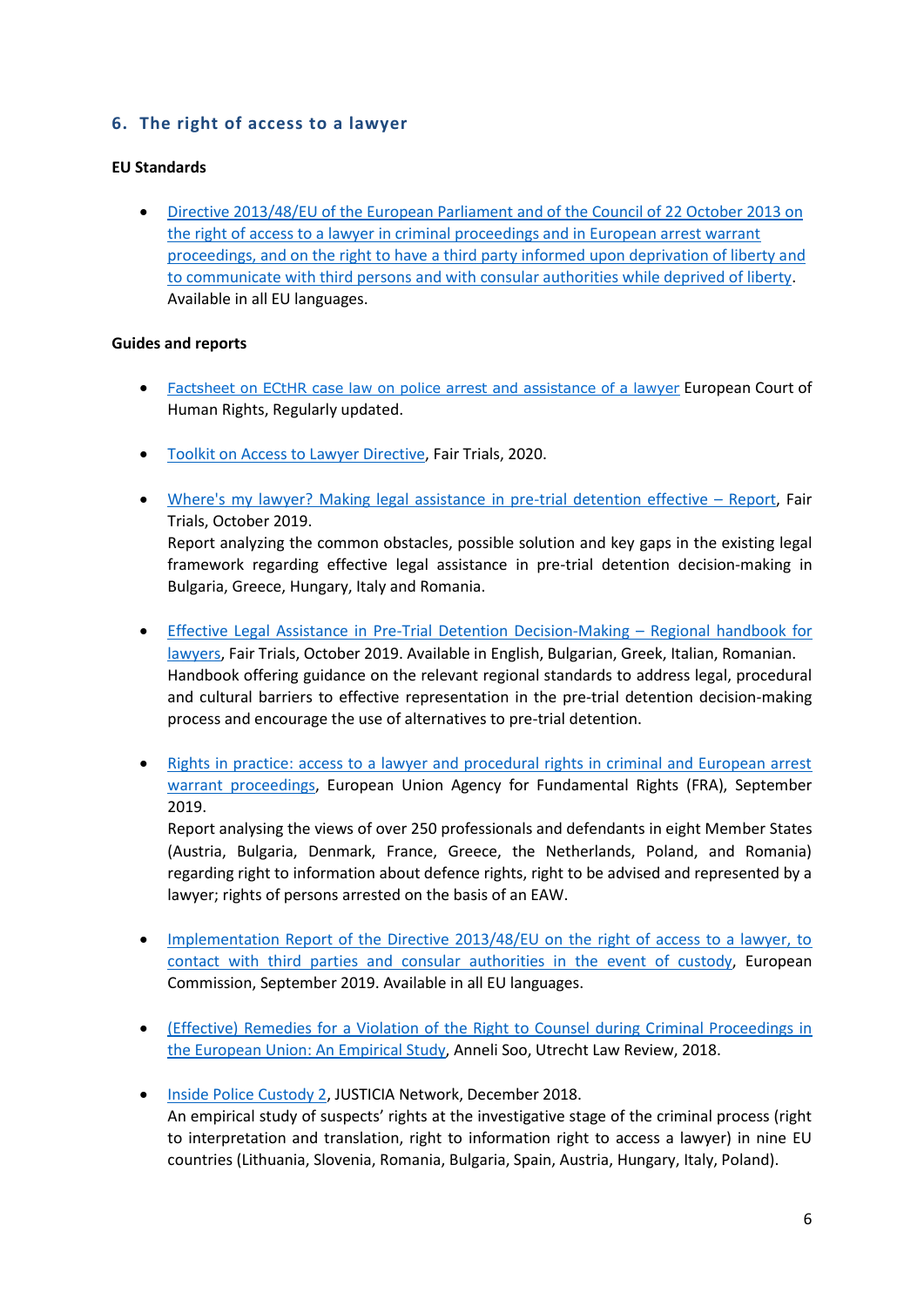- TRAINAC [Assessment, good practices and recommendations on the right to interpretation](https://www.ccbe.eu/fileadmin/speciality_distribution/public/documents/CRIMINAL_LAW/CRM_projects/EN_CRM_20160418_TRAINAC-An-assessment-by-defence-practitioners-of-the-implementation-of-three-procedural-safeguards-directives.pdf)  [and translation, the right to information and the right of access to a lawyer in criminal](https://www.ccbe.eu/fileadmin/speciality_distribution/public/documents/CRIMINAL_LAW/CRM_projects/EN_CRM_20160418_TRAINAC-An-assessment-by-defence-practitioners-of-the-implementation-of-three-procedural-safeguards-directives.pdf)  [proceedings,](https://www.ccbe.eu/fileadmin/speciality_distribution/public/documents/CRIMINAL_LAW/CRM_projects/EN_CRM_20160418_TRAINAC-An-assessment-by-defence-practitioners-of-the-implementation-of-three-procedural-safeguards-directives.pdf) Council of Bars and Law Societies of Europe (CCBE), European Lawyers' Foundation (ELF), 2016.
- [\(Implementation\) Toolkit on Access to Lawyer Directive,](https://www.fairtrials.org/sites/default/files/A2L%20Toolkit%20FINAL.pdf) Fair Trials, Spring 2016.
- [Online Legal Training on Access to Lawyer,](https://www.fairtrials.org/legal-training?access-to-a-lawyer) Fair Trials, 2016.
- [Selected issues of the right of access to a lawyer under Directive 2013/48/EU,](http://www.era-comm.eu/procedural_safeguards/kiosk/pdf/papers/4_Key_issues_of_the_right_to_access_to_a_lawyer.pdf) Anneli Soo, Academy of European Law (ERA).
- [Know Your Rights on Access to a Lawyer,](http://eujusticia.net/images/uploads/pdf/Know_Your_Rights_on_Access_to_a_Lawyer.pdf) JUSTICIA European Rights Network, December 2015.
- [The EU Directive on the Right of Access to a Lawyer: A Guide for Practitioners,](http://eujusticia.net/images/uploads/pdf/Practitioners_Guide.pdf) Irish Council for Civil Liberties, March 2015.
- [Inside Police Custody An Empirical Account of Suspects' Rights in Four Jurisdictions](https://intersentia.be/nl/pdf/viewer/download/id/9781780681573_0/), Jodie Blackstock, Ed Cape, Jacqueline Hodgson, Anna Ogorodova, Taru Spronken, Intersentia, 2014.

An empirical study of suspects' rights at the investigative stage of the criminal process (right to interpretation and translation, right to information right to access a lawyer, the privilege against self-incrimination) in nine EU countries (England and Wales, France, The Netherlands, Scotland).

 Legal Safeguards to Prevent Torture – [The Right of Access to Lawyers for Persons Deprived](https://www.apt.ch/sites/default/files/publications/LegalBriefing2_Lawyers.pdf)  [of Liberty,](https://www.apt.ch/sites/default/files/publications/LegalBriefing2_Lawyers.pdf) Association for the prevention of torture, March 2010.

## <span id="page-7-0"></span>**7. The right to the presumption of innocence and to be present at trial**

#### **EU Standards**

 [Directive \(EU\) 2016/343 of the European Parliament and of the Council of 9 March 2016 on](https://eur-lex.europa.eu/legal-content/EN/TXT/?qid=1594737138376&uri=CELEX:32016L0343)  [the strengthening of certain aspects of the presumption of innocence and of the right to be](https://eur-lex.europa.eu/legal-content/EN/TXT/?qid=1594737138376&uri=CELEX:32016L0343)  [present at the trial in criminal proceedings.](https://eur-lex.europa.eu/legal-content/EN/TXT/?qid=1594737138376&uri=CELEX:32016L0343) Available in all EU languages.

- [Toolkit on Presumption of Innocence Directive,](https://www.fairtrials.org/sites/default/files/FT-Toolkit-on-Presumption-of-Innocence-Directive.pdf) Fair Trials, 2020.
- [Innocent until proven guilty,](https://www.fairtrials.org/publication/innocent-until-proven-guilty-0) Fair Trials, June 2019. Report identifying key threats and possible solutions to violations of the presumption of innocence resulting from statements made by public authorities about ongoing proceedings, the content and tone of press coverage and the use of restraints in courtrooms or in public settings.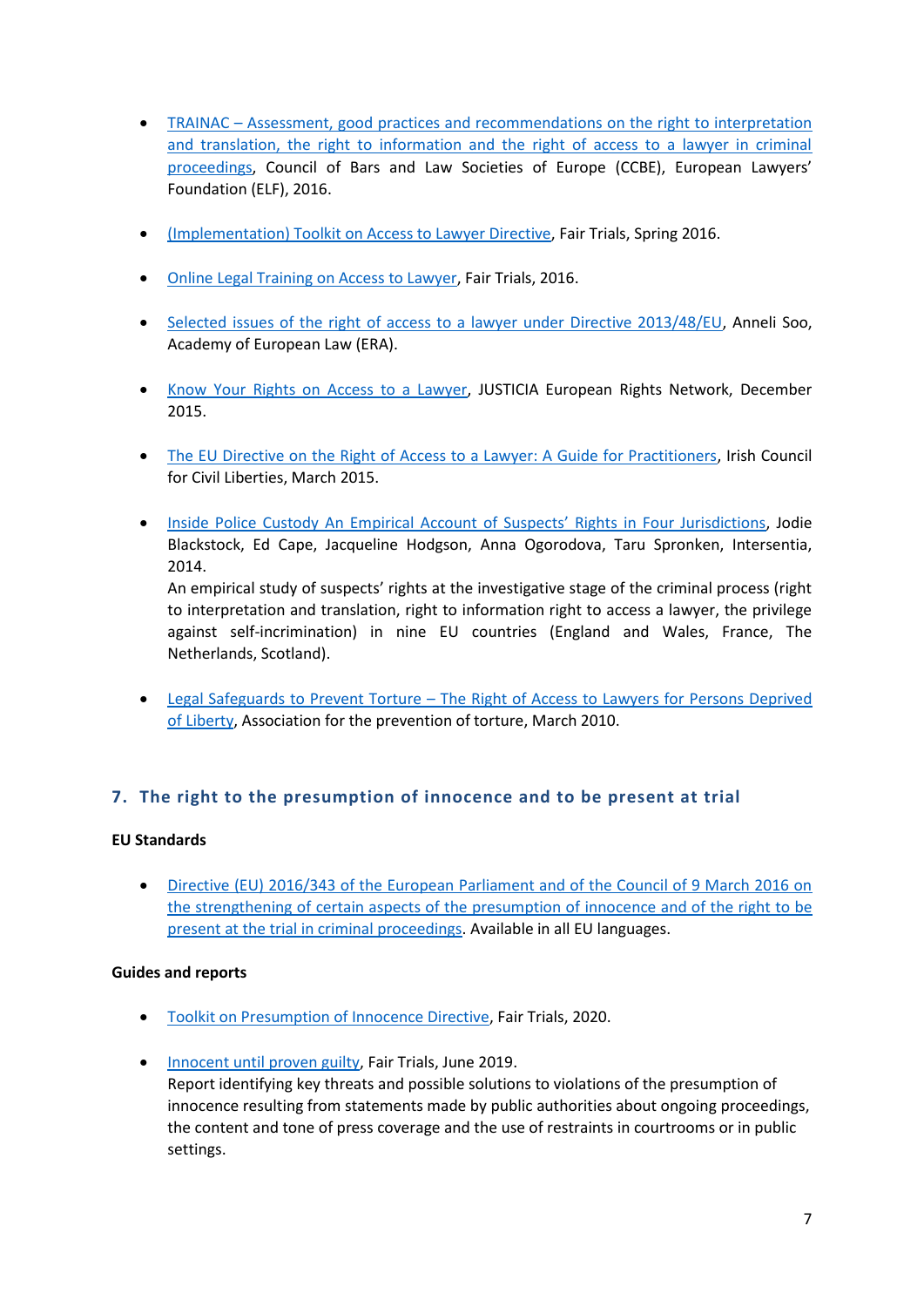- **•** [Implementation Toolkit on Presumption of Innocence Directive,](https://www.fairtrials.org/wp-content/uploads/2017/06/Presumption-of-Innocence-Toolkit_2.pdf) Fair Trials, 2017.
- [Key issues of the right to presumption of innocence,](http://www.era-comm.eu/procedural_safeguards/kiosk/pdf/papers/3_Key_issues_of_the_right_to_presumption_of_innocence.pdf) Academy of European Law (ERA).
- [In the Dock: Reassessing the Use of the Dock in Criminal Trials,](https://www.fairtrials.org/sites/default/files/publication_pdf/Fair-Trials-Innocent%20until-proven-guilty-The-presentation-of-suspects-in-criminal-proceedings_0_0.pdf) JUSTICE, 2015.

### <span id="page-8-0"></span>**8. Procedural safeguards for vulnerable persons and children**

#### **EU Standards**

- [Directive \(EU\) 2016/800 of the European Parliament and of the Council of 11 May 2016 on](https://eur-lex.europa.eu/legal-content/EN/TXT/?qid=1594736399292&uri=CELEX:32016L0800)  [procedural safeguards for children who are suspects or accused persons in criminal](https://eur-lex.europa.eu/legal-content/EN/TXT/?qid=1594736399292&uri=CELEX:32016L0800)  [proceedings.](https://eur-lex.europa.eu/legal-content/EN/TXT/?qid=1594736399292&uri=CELEX:32016L0800) Available in all EU languages.
- [Commission Recommendation of 27 November 2013 on procedural safeguards for](https://eur-lex.europa.eu/legal-content/EN/ALL/?uri=CELEX:32013H1224(02))  [vulnerable persons suspected or accused in criminal proceedings.](https://eur-lex.europa.eu/legal-content/EN/ALL/?uri=CELEX:32013H1224(02)) Available in all EU languages.

- [Children's rights and child participation in criminal proceedings](http://www.era-comm.eu/applying-procedural-rights-in-the-EU/pdf/De_Bondt_Lauwereys_child_participation.pdf), Wendy De Bondt & Heleen Lauwereys, Book Chapter, 2020.
- [An analysis of "vulnerability" in light of the involvement of minors in criminal proceedings,](https://www.arts.kuleuven.be/tolkwetenschap/projecten/chills/ppt-chills-workshop-14-05-2019-lore-mergaerts-eng.pdf)  [Lore Mergaerts,](https://www.arts.kuleuven.be/tolkwetenschap/projecten/chills/ppt-chills-workshop-14-05-2019-lore-mergaerts-eng.pdf) Presentation at ChiLLS workshop, May 2019.
- [Advancing the Defence Rights of Children: Manual for Practitioners,](https://fairtrials.org/publication/advancing-defence-rights-children) Fair Trials, October 2018.
- Dignity at Trial Handbook [Enhancing procedural safeguards for suspects with intellectual](https://bim.lbg.ac.at/sites/files/bim/attachments/04_handbook_dignity_at_trial.pdf)  [and psychosocial disabilities,](https://bim.lbg.ac.at/sites/files/bim/attachments/04_handbook_dignity_at_trial.pdf) Boltzmann Institute of Human Rights, Bulgarian Helsinki Commitee in Bulgaria, League of Human Rights in the Czech Republik, the Organisation Mental Health Perspectives in Lithuania and the Peace Institute Slovenia, July 2018.
- **•** [Implementation Toolkit on Children's Directive](https://www.fairtrials.org/sites/default/files/publication_pdf/Children%20Directive%20Toolkit.pdf), Fair Trials, 2018.
- [White Paper on the EU Directive 2016/800 on procedural safeguards for children who are](https://openaccess.leidenuniv.nl/bitstream/handle/1887/64263/WP_13-06-2018.pdf?sequence=1)  [suspects or accused persons in criminal proceedings. Key aspects, priorities and challenges](https://openaccess.leidenuniv.nl/bitstream/handle/1887/64263/WP_13-06-2018.pdf?sequence=1)  [for implementation in the EU Member States,](https://openaccess.leidenuniv.nl/bitstream/handle/1887/64263/WP_13-06-2018.pdf?sequence=1) University of Leiden, International Juvenile Justice Observatory, 2018.
- [Online Training Module: Advancing the defence rights of children,](https://www.fairtrials.org/legal-training#advancing-the-defence-rights-of-children) Fair Trials, 2018.
- PRACTICAL GUIDE FOR LAWYERS [How to defend a child in conflict with the law?,](http://www.mylawyermyrights.eu/manuals/) Defence for Children International, 2018. Available in English, French, Dutch, Polish, Italian, Bulgarian. Include a resources list with online trainings regarding children's rights and juvenile justice.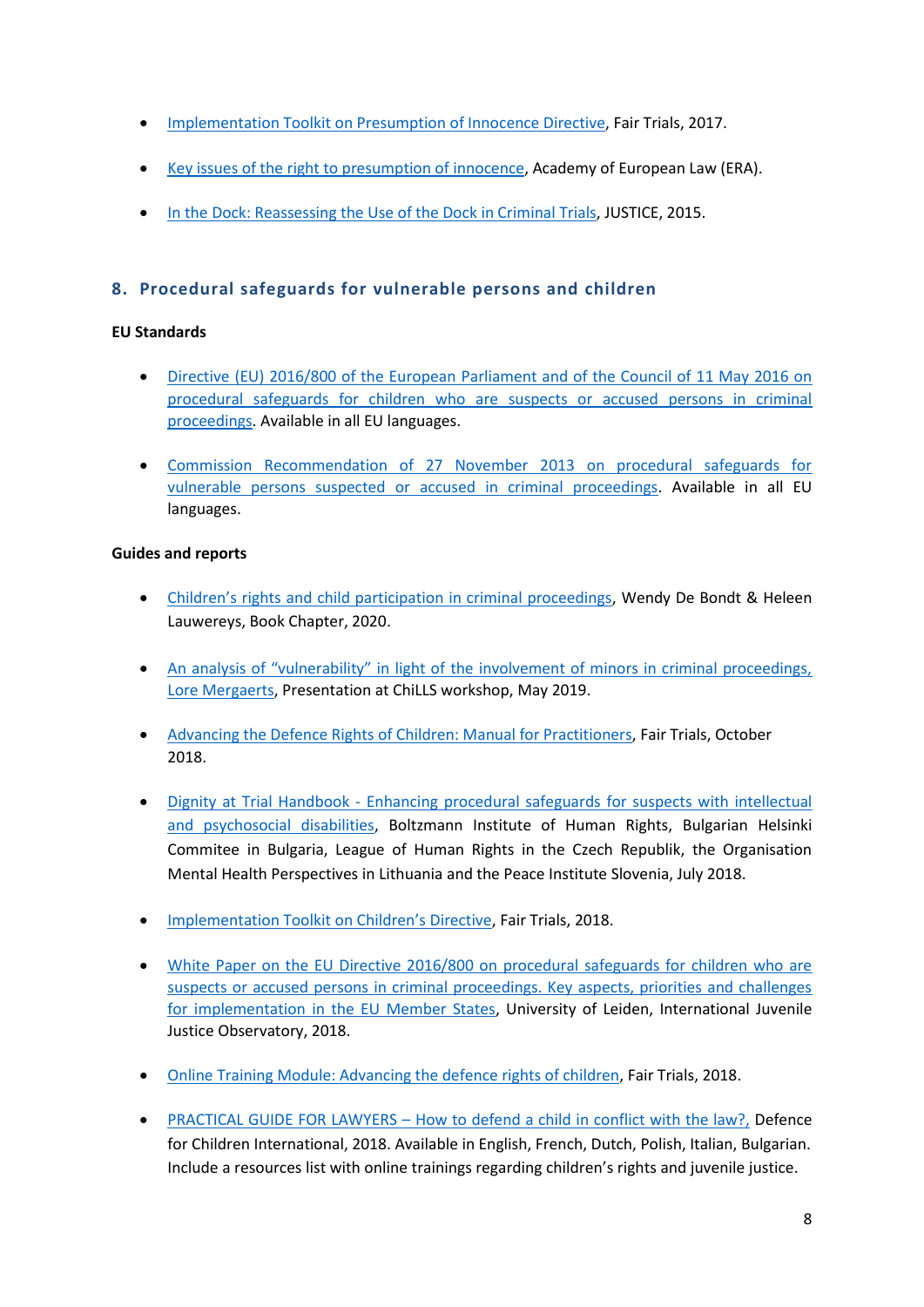- [Key issues of the right to procedural safeguards for children,](http://www.era-comm.eu/procedural_safeguards/kiosk/pdf/papers/2_Key_issues_of_the_right_to_procedural_safeguards_for_children.pdf) Academy of European Law (ERA).
- [Handbook on European Law relating to the rights of the child,](https://www.echr.coe.int/Documents/Handbook_rights_child_ENG.PDF) European Union Agency for Fundamental Rights (FRA) and Council of Europe, 2015. Available in 23 languages. Including one section on "Children's rights within criminal justice and alternative (nonjudicial) proceedings".
- [Children and Justice: Overcoming Language, Barriers Cooperation in interpreter-mediated](https://www.arts.kuleuven.be/tolkwetenschap/projecten/co_minor_in_quest/children-and-justice)  [questioning of minors,](https://www.arts.kuleuven.be/tolkwetenschap/projecten/co_minor_in_quest/children-and-justice) Katalin Balogh and Heidi Salaets, Intersentia, 2015.

## <span id="page-9-0"></span>**9. The right to legal aid**

#### **EU Standards**

- [Directive \(EU\) 2016/1919 of the European Parliament and of the Council of 26 October 2016](https://eur-lex.europa.eu/legal-content/EN/TXT/?qid=1594737210620&uri=CELEX:32016L1919)  [on legal aid for suspects and accused persons in criminal proceedings and for requested](https://eur-lex.europa.eu/legal-content/EN/TXT/?qid=1594737210620&uri=CELEX:32016L1919)  [persons in European arrest warrant proceedings.](https://eur-lex.europa.eu/legal-content/EN/TXT/?qid=1594737210620&uri=CELEX:32016L1919) Available in all EU languages.
- [Commission Decision of 26 August 2005 establishing a form for the transmission of legal aid](https://eur-lex.europa.eu/legal-content/EN/TXT/?uri=CELEX%3A32005D0630)  [applications under Council Directive 2003/8/EC.](https://eur-lex.europa.eu/legal-content/EN/TXT/?uri=CELEX%3A32005D0630)
- Commission Decision of 9 [November 2004 establishing a form for legal aid applications](https://eur-lex.europa.eu/legal-content/EN/TXT/?uri=celex%3A32004D0844)  [under Council Directive 2003/8/EC to improve access to justice in cross-border disputes by](https://eur-lex.europa.eu/legal-content/EN/TXT/?uri=celex%3A32004D0844)  [establishing minimum common rules relating to legal aid for such disputes \(notified under](https://eur-lex.europa.eu/legal-content/EN/TXT/?uri=celex%3A32004D0844)  [document number C\(2004\) 4285\).](https://eur-lex.europa.eu/legal-content/EN/TXT/?uri=celex%3A32004D0844)
- [Council Directive 2002/8/EC of 27 January 2003 to improve access to justice in cross-border](https://eur-lex.europa.eu/legal-content/EN/ALL/?uri=CELEX:32003L0008)  [disputes by establishing minimum common rules relating to](https://eur-lex.europa.eu/legal-content/EN/ALL/?uri=CELEX:32003L0008) legal aid for such disputes.
- [Resolution \(78\) 8 on legal aid and advice, adopted by the Committee of Ministers on 2](https://rm.coe.int/16804e2bb2)  March 1978 at the 284<sup>th</sup> [meeting of the Ministers' Deputies.](https://rm.coe.int/16804e2bb2)

- Toolkit on Right to [Legal Aid Directive,](https://www.fairtrials.org/sites/default/files/FT-Toolkit-on-Legal-Aid-Directive.pdf) Fair Trials, 2020.
- [Handbook on Ensuring Quality of Legal Aid Services in Criminal Justice Processes: Practical](https://www.unodc.org/documents/justice-and-prison-reform/HB_Ensuring_Quality_Legal_Aid_Services.pdf)  [Guidance and Promising Practice,](https://www.unodc.org/documents/justice-and-prison-reform/HB_Ensuring_Quality_Legal_Aid_Services.pdf) United Nations Office on Drugs and Crime, 2019.
- Transposition Toolkit on Right to [Legal Aid Directive,](https://www.fairtrials.org/sites/default/files/publication_pdf/Legal%20Aid%20Directive%20Toolkit.pdf) Fair Trials, 2018.
- [Key issues on the right to legal aid](http://www.era-comm.eu/procedural_safeguards/kiosk/pdf/papers/6_Key_issues_on_the_right_to_legal_aid.pdf), Aleksandra Stępniewska and Wardyński&Partners, Academy of European Law (ERA).
- [Snapshot of Legal Aid in twelve EU Member States,](http://eujusticia.net/images/uploads/pdf/Legal_Aid_Factsheets_12_EU_Countries_(Final).pdf) JUSTICIA European Rights Network, May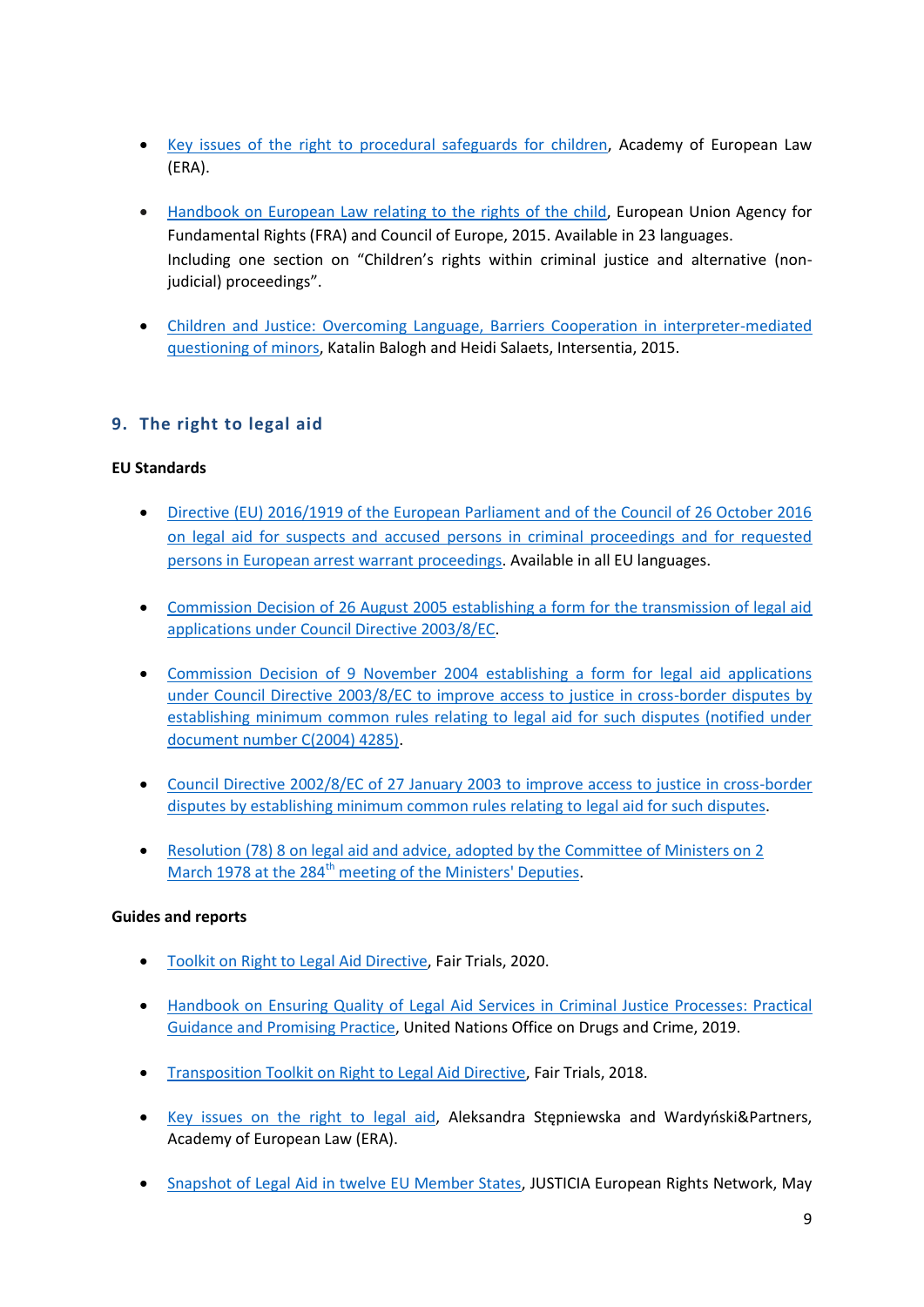2015.

Fact-sheets summarising the legal aid systems in the following twelve countries: Belgium, Finland, France, Germany, Greece, Hungary, Ireland, Italy, Netherlands, Poland, Romania and Spain.

- [Early access to legal aid in criminal justice processes: a handbook for policymakers and](https://www.unodc.org/documents/justice-and-prison-reform/eBook-early_access_to_legal_aid.pdf)  [practitioners,](https://www.unodc.org/documents/justice-and-prison-reform/eBook-early_access_to_legal_aid.pdf) United Nations Office on Drugs and Crime, 2014.
- [United Nations Principles and Guidelines on Access to Legal Aid in Criminal Justice Systems,](https://www.unodc.org/documents/justice-and-prison-reform/UN_principles_and_guidlines_on_access_to_legal_aid.pdf) United Nations Office on Drugs and Crime, 2013.

## <span id="page-10-0"></span>**10.Cross-border issues and European Arrest Warrant**

#### **EU Standards**

- [Directive 2014/41/EU of the European Parliament and of the Council of 3 April 2014](https://eur-lex.europa.eu/legal-content/EN/TXT/?uri=celex%3A32014L0041)  [regarding the European Investigation Order in criminal matters.](https://eur-lex.europa.eu/legal-content/EN/TXT/?uri=celex%3A32014L0041) Available in all EU languages.
- [Council Framework Decision 2009/829/JHA on the application, between Member States of](https://eur-lex.europa.eu/legal-content/EN/TXT/?uri=CELEX:32009F0829)  [the European Union, of the principle of mutual recognition to decisions on supervision](https://eur-lex.europa.eu/legal-content/EN/TXT/?uri=CELEX:32009F0829)  [measures as an alternative to provisional detention.](https://eur-lex.europa.eu/legal-content/EN/TXT/?uri=CELEX:32009F0829) Available in all EU languages.
- [Council Framework Decision of 13 June 2002 on the European arrest warrant and the](https://eur-lex.europa.eu/legal-content/EN/TXT/?uri=CELEX:02002F0584-20090328)  [surrender procedures between Member States \(2002/584/JHA\).](https://eur-lex.europa.eu/legal-content/EN/TXT/?uri=CELEX:02002F0584-20090328) Available in all EU languages.

- European Arrest Warrant [European Implementation Assessment,](https://www.europarl.europa.eu/thinktank/en/document.html?reference=EPRS_STU(2020)642839) Wouter Van Ballegooij, European Parliament Research Service, June 2020. Study providing an assessment and conclusions on the implementation of the EAW. It also contains recommendations on how to address the shortcomings identified.
- Implementation Report of Council Framework Decision of 13 June 2002 on the European [arrest warrant and the surrender procedures between Member States,](https://eur-lex.europa.eu/legal-content/EN/TXT/?uri=COM:2020:270:FIN) European Commission July 2020. Available in all EU languages.
- [Case law by the Court of Justice of the European Union on the European Arrest Warrant,](http://www.eurojust.europa.eu/press/News/News/Pages/2020/2020-05-08_EAWoverview.aspx) Regularly updated, 15 March 2020.
- [Access to Electronic Data for Criminal Investigations Purposes in the EU,](https://www.ceps.eu/ceps-publications/access-to-electronic-data-for-criminal-investigations-purposes-in-the-eu/) Sergio Carrera, Marco Stefan, CEPS, February 2020.
- [Handbook on the transfer of sentenced persons and custodial sentences in the European](https://eur-lex.europa.eu/legal-content/EN/TXT/?uri=CELEX:52019XC1129(01))  [Union,](https://eur-lex.europa.eu/legal-content/EN/TXT/?uri=CELEX:52019XC1129(01)) European Commission, November 2019. Available in 23 languages.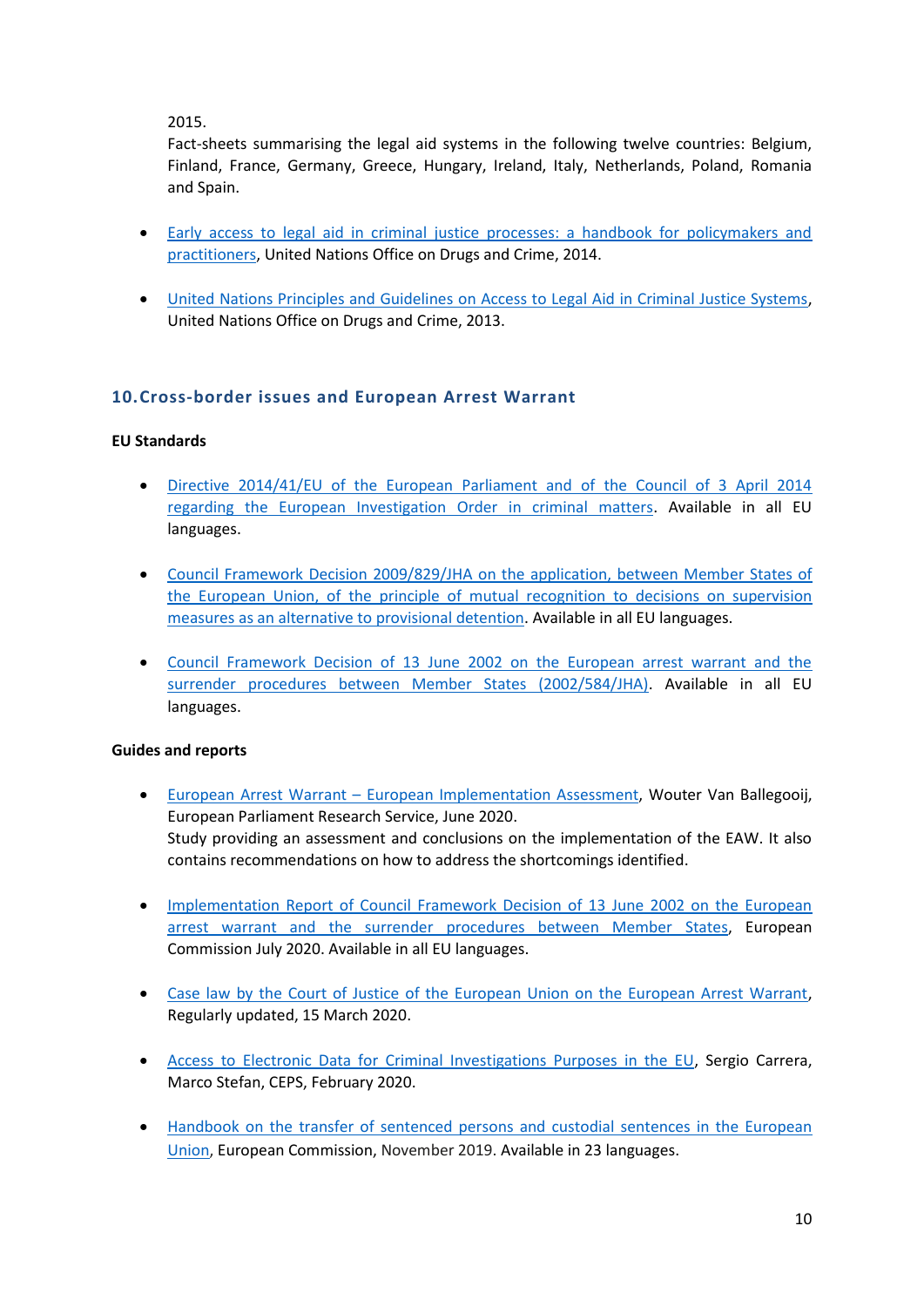• Rights in practice: access to a lawyer and procedural rights in criminal and European arrest [warrant proceedings,](https://fra.europa.eu/en/publication/2019/rights-practice-access-lawyer-and-procedural-rights-criminal-and-european-arrest) European Union Agency for Fundamental Rights (FRA), September 2019.

Report analysing the views of over 250 professionals and defendants in eight Member States (Austria, Bulgaria, Denmark, France, Greece, the Netherlands, Poland, and Romania) regarding right to information about defence rights, right to be advised and represented by a lawyer; rights of persons arrested on the basis of an EAW.

- **Improving Mutual Recognition of European Arrest Warrants for the Purpose of Executing** [Judgments Rendered Following a Trial at which the Person Concerned Did Not Appear in](https://www.inabsentieaw.eu/wp-content/uploads/2020/02/InAbsentiEAW-Research-Report-1.pdf)  [Person,](https://www.inabsentieaw.eu/wp-content/uploads/2020/02/InAbsentiEAW-Research-Report-1.pdf) Hannah Brodersen, Vincent Glerum and Andr2 Klip, Maastricht University, 2019.
- [Online Training Module: The European Arrest Warrant,](https://www.fairtrials.org/legal-training#cross-border-cases-and-human-rights) Fair Trials, 2018.
- [Handbook on how to issue and execute a European Arrest Warrant,](https://e-justice.europa.eu/content_european_arrest_warrant-90-en.do) European Commission, October 2017. Available in 21 languages.
- [European arrest warrant makes Europe a safer place](http://ec.europa.eu/newsroom/document.cfm?doc_id=46974)  factsheet for legal practitioners, European Commission, October 2017.
- [Handbook on the EAW for defence lawyers,](http://www.ecba-eaw.org/extdocserv/ECBA-Handbook-on-the-EAW-Palma-Edition-2017-v1-6.pdf) European Criminal Bar Association (ECBA), 2017.
- The [Principle](http://www.eurojust.europa.eu/doclibrary/Eurojust-framework/caselawanalysis/The%20principle%20of%20Ne%20Bis%20in%20Idem%20in%20criminal%20matters%20in%20the%20case%20law%20of%20the%20Court%20of%20Justice%20of%20the%20EU%20(Sept.%202017)/2017-09_CJEU-CaseLaw-NeBisInIdem_EN.pdf) of Ne Bis in Idem in Criminal Matters in the Case Law of the Court of Justice of the [European](http://www.eurojust.europa.eu/doclibrary/Eurojust-framework/caselawanalysis/The%20principle%20of%20Ne%20Bis%20in%20Idem%20in%20criminal%20matters%20in%20the%20case%20law%20of%20the%20Court%20of%20Justice%20of%20the%20EU%20(Sept.%202017)/2017-09_CJEU-CaseLaw-NeBisInIdem_EN.pdf) Union, Eurojust, 2017.
- EAW Rights [Analysis of the implementation and operation of the European Arrest Warrant](http://europeanlawyersfoundation.eu/wp-content/uploads/2016/11/EAW-FINAL-REPORT.pdf)  [from the point of view of defence practitioners,](http://europeanlawyersfoundation.eu/wp-content/uploads/2016/11/EAW-FINAL-REPORT.pdf) Council of Bars and Law Societies of Europe (CCBE), European Lawyers' Foundation (ELF), November 2016.
- [European added value of revising the European Arrest Warrant,](https://www.europarl.europa.eu/RegData/etudes/etudes/join/2013/510979/IPOL-JOIN_ET(2013)510979_EN.pdf) Micaela Del Monte, European Parliamentary Research Service, 2014.

## <span id="page-11-0"></span>**11.Detention**

- [World Prison Brief,](https://www.prisonstudies.org/world-prison-brief-data) Institute for Crime & Justice Policy Research. Regularly Updated. Online database providing access to information on prison systems around the world. Country information is updated on a monthly basis, using data largely derived from governmental or other official sources. See also the [International Prison News Digest](https://www.prisonstudies.org/research-publications?shs_term_node_tid_depth=51) produced bi-monthly with updates from around the world on prison and the use of imprisonment.
- [Guide on Article 5 of ECHR: Right to liberty and security,](https://www.echr.coe.int/Pages/home.aspx?p=caselaw/analysis/guides) European Court of Human Rights, regularly updated. Available in 15 languages. Case-law Guide presenting the Court's major judgments on Article 5 guarantees.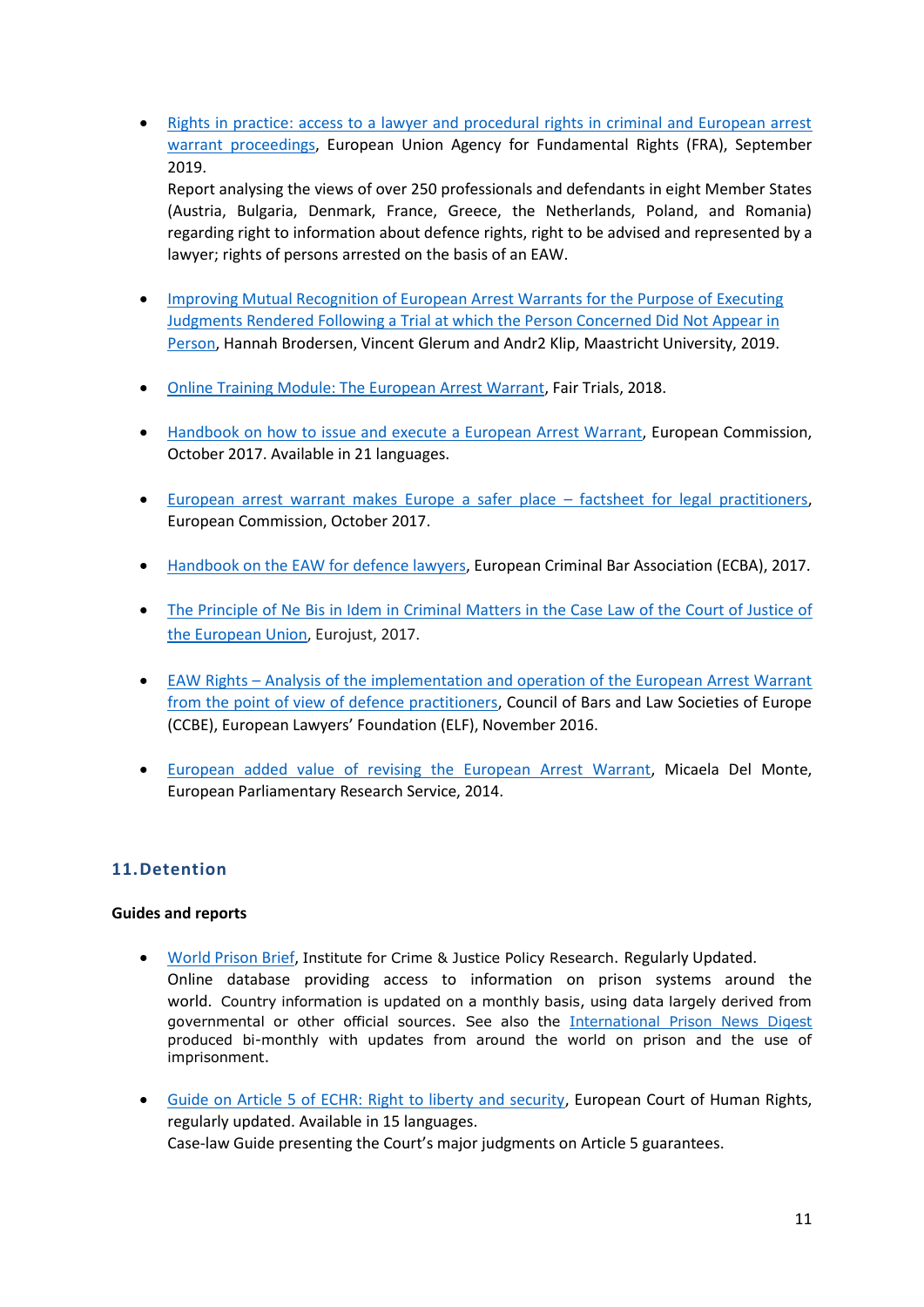- [Guide on the case-law of the European Convention on Human Rights -](https://www.echr.coe.int/Documents/Guide_Prisoners_rights_ENG.pdf) Prisoners' rights, European Court of Human Rights, regularly updated – last update April 2020. Available in English and Bulgarian.
- [Factsheets of ECtHR case-law on detention,](https://www.echr.coe.int/Pages/home.aspx?p=press/factsheets&c=) European Court of Human Rights, Regularly updated. Factsheets by theme on the Court's case-law and pending cases: [Accompanied migrant](https://www.echr.coe.int/Documents/FS_Accompanied_migrant_minors_detention_ENG.pdf)  [minors in detention,](https://www.echr.coe.int/Documents/FS_Accompanied_migrant_minors_detention_ENG.pdf) [Detention and mental health,](https://www.echr.coe.int/Documents/FS_Detention_mental_health_ENG.pdf) [Detention conditions and treatment of](https://www.echr.coe.int/Documents/FS_Detention_conditions_ENG.pdf)  [prisoners,](https://www.echr.coe.int/Documents/FS_Detention_conditions_ENG.pdf) [Extradition and life imprisonment,](https://www.echr.coe.int/Documents/FS_Extradition_life_sentence_ENG.pdf) [Hunger strikes in detention,](https://www.echr.coe.int/Documents/FS_Hunger_strikes_detention_ENG.pdf) [Life imprisonment,](https://www.echr.coe.int/Documents/FS_Life_sentences_ENG.pdf) [Migrants in detention,](https://www.echr.coe.int/Documents/FS_Migrants_detention_ENG.pdf) [Prisoners' right to](https://www.echr.coe.int/Documents/FS_Prisoners_vote_ENG.pdf) vote, [Prisoners' health-related rights,](https://www.echr.coe.int/Documents/FS_Prisoners_health_ENG.pdf) [Secret](https://www.echr.coe.int/Documents/FS_Secret_detention_ENG.PDF)  [detention sites,](https://www.echr.coe.int/Documents/FS_Secret_detention_ENG.PDF) [Unaccompanied migrant minors in detention,](https://www.echr.coe.int/Documents/FS_Unaccompanied_migrant_minors_detention_ENG.pdf) [Accompanied migrant minors](https://www.echr.coe.int/Documents/FS_Accompanied_migrant_minors_detention_ENG.pdf)  [in detention](https://www.echr.coe.int/Documents/FS_Accompanied_migrant_minors_detention_ENG.pdf).
- [Criminal detention conditions in the European Union: rules and reality,](https://fra.europa.eu/sites/default/files/fra_uploads/fra-2019-criminal-detention-conditions-in-the-eu_en.pdf) European Union Agency for Fundamental Rights (FRA), December 2019. Report covering five aspects of detention conditions in EU Member States: the size of cells; the amount of time detainees can spend outside of these cells, including outdoors; sanitary conditions; access to healthcare; and whether detainees are protected from violence. For each of these aspects, the report summarises the minimum international and EU standards and assesses how these are implemented in EU Member States.
- [White Paper on access to justice in pre-trial detention: Bringing Justice into Prison: For a](https://www.prisonlitigation.org/livre-blanc-sur-lacces-au-droit-et-au-juge-en-detention-provisoire/?lang=en)  [Common European Approach,](https://www.prisonlitigation.org/livre-blanc-sur-lacces-au-droit-et-au-juge-en-detention-provisoire/?lang=en) EU PRE-TRIAL RIGHTS Project, June 2019.
- [Analysis of European Law as regard to access of detained persons to the](https://www.prisonlitigation.org/normes-europeennes-droit-de-lue-et-droit-cedh-relatives-a-lacces-des-detenu-e-s-au-droit-et-au-juge/?lang=en) law and to court, EU PRE-TRIAL RIGHTS Project, May 2019.
- [Recommendations to Bar Associations On access to justice in detention,](https://www.prisonlitigation.org/eupretrialrights/?lang=en) EU PRE-TRIAL RIGHTS Project, April 2019.

Comparative analysis of laws and practices as regard to legal aid with the aim of protecting the rights of prisoners in pretrial detention in nine EU countries (Czech Republic, Belgium, Bulgaria, France, Germany, Italy, Netherlands, Poland, Spain).

 [National norms as regard to access of the detained persons to the law and to court,](https://www.prisonlitigation.org/category/national-norms/?lang=en) EU PRE-TRIAL RIGHTS Project, April 2019.

Reports on France, Czech Republic, Spain, Belgium, Netherlands, Bulgaria, Italy, Germany, Poland.

 [Criminal Detention Database 2015-2019,](https://fra.europa.eu/en/databases/criminal-detention/criminal-detention) European Union Agency for Fundamental Rights (FRA), 2019.

Database centralising national, European and international standards, case law and monitoring reports about selected core aspects of detention conditions in each EU Member States: including cell space, sanitary conditions, access to healthcare and protection against violence. The database should be especially useful for practitioners involved in cross-border cases.

 [Reports on Prison conditions \(Austria, France, Germany, Greece, Italy, Latvia, Poland,](http://www.prisonobservatory.org/index.php?option=com_content&view=article&id=27&Itemid=131)  [Portugal, Spain, United Kingdom\),](http://www.prisonobservatory.org/index.php?option=com_content&view=article&id=27&Itemid=131) European Prison Observatory, 2019.